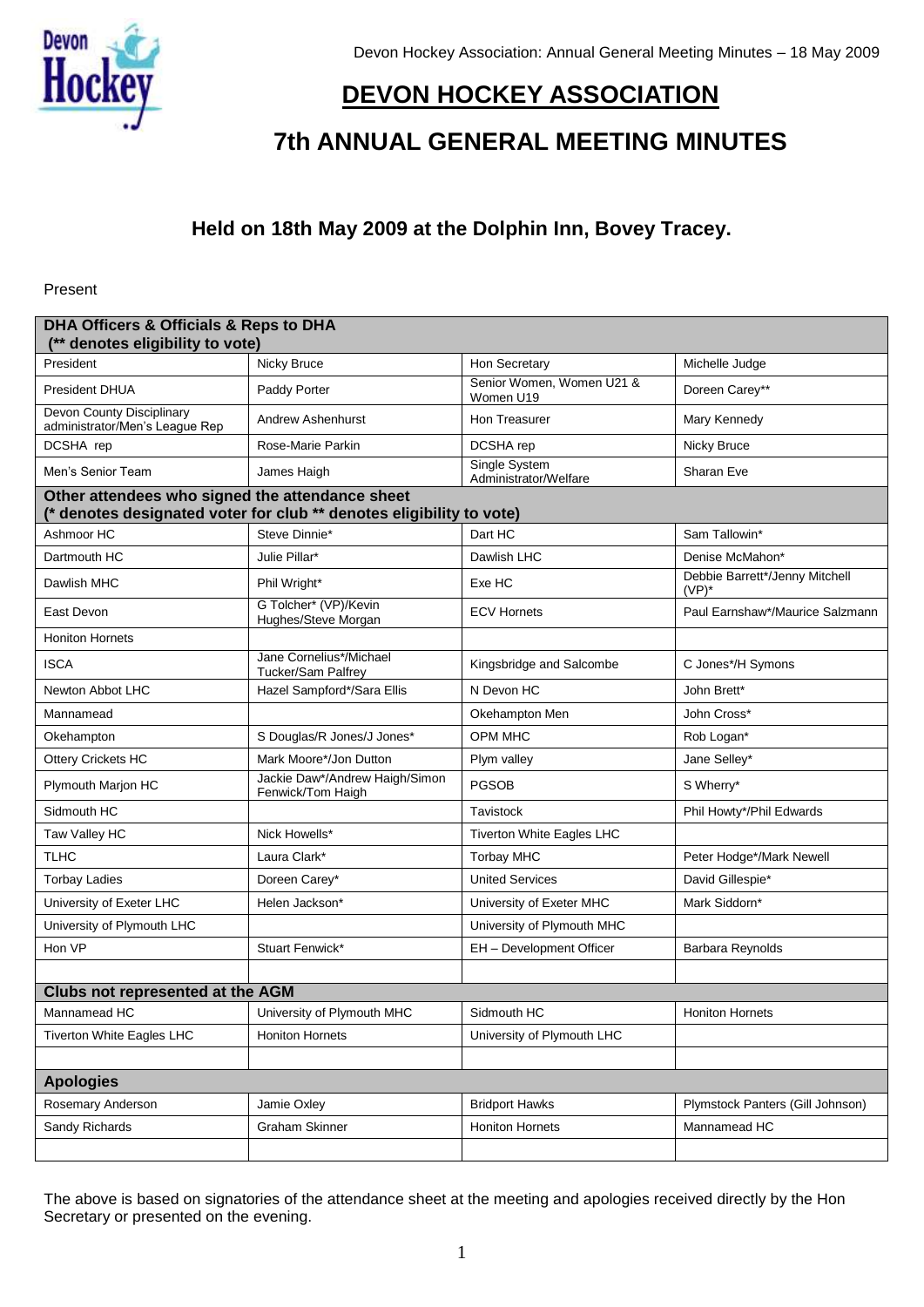

| Item<br>No.      | <b>Agenda Title</b>                                                                                                                                                 |
|------------------|---------------------------------------------------------------------------------------------------------------------------------------------------------------------|
| $\overline{1}$ . | <b>APOLOGIES FOR ABSENCE</b>                                                                                                                                        |
|                  | See details on Page 1                                                                                                                                               |
|                  |                                                                                                                                                                     |
| $\overline{2}$ . | <b>MINUTES OF ANNUAL GENERAL MEETING 2009</b>                                                                                                                       |
|                  | The Minutes of the AGM for 2009 were circulated at the meeting and approved unanimously.                                                                            |
| $\overline{3}$ . | <b>MATTERS ARISING FROM ANNUAL GENERAL MEETING 2009</b>                                                                                                             |
|                  | None                                                                                                                                                                |
|                  |                                                                                                                                                                     |
| $\overline{4}$ . | <b>NOTIFICATION OF ANY OTHER BUSINESS</b>                                                                                                                           |
|                  | None                                                                                                                                                                |
| $\overline{5}$ . | EH DEVELOPMENT OFFICER - REPORT (Barbara Reynolds)                                                                                                                  |
|                  | Attached                                                                                                                                                            |
|                  |                                                                                                                                                                     |
| 6.               | <b>REPORTS</b>                                                                                                                                                      |
|                  |                                                                                                                                                                     |
| 6.1              | <b>HON SECRETARY (Michelle Judge)</b><br>Attached                                                                                                                   |
|                  |                                                                                                                                                                     |
| 6.2              | <b>WHA COUNCIL &amp; SUB-COMMITTEE REPORTS (Nicky Bruce)</b>                                                                                                        |
|                  |                                                                                                                                                                     |
|                  |                                                                                                                                                                     |
| 6.3              | <b>DEVON SENIOR MEN'S REPORT (James Haigh)</b>                                                                                                                      |
|                  | Attached                                                                                                                                                            |
|                  | Stuart Fenwick expressed thanks for James' exceptional hard work on hosting the tournament in Devon<br>٠                                                            |
|                  | this year                                                                                                                                                           |
|                  | Sam Palfey from ISCA HC - asked what would be the incentives to enter a Senior Devon side when no<br>$\bullet$                                                      |
|                  | funding was available - Nicky Bruce responded by saying that the committee needs to discuss finances<br>for funding all teams in the County inc Seniors and Juniors |
|                  | Stuart Fenwick from ISCA HC - asked if there was any budget for Senior County teams - Response was<br>٠                                                             |
|                  | that £500 was allocated to each team for each year                                                                                                                  |
|                  |                                                                                                                                                                     |
|                  |                                                                                                                                                                     |
| 6.4              | <b>DEVON SENIOR WOMEN'S REPORT (Doreen Carey)</b>                                                                                                                   |
|                  | Attached                                                                                                                                                            |
| 6.5              | <b>DEVON U19 WOMEN'S REPORT (Doreen Carey)</b>                                                                                                                      |
|                  | Attached                                                                                                                                                            |
|                  |                                                                                                                                                                     |
| 6.6              | <b>COMPETITIONS REPORT (Michelle Judge)</b>                                                                                                                         |
|                  | Attached                                                                                                                                                            |
| 6.7              | DEVON DISCIPLINARY OFFICER'S REPORT (Andrew Ashenhurst)                                                                                                             |
|                  | Attached                                                                                                                                                            |
|                  |                                                                                                                                                                     |
| 6.8              | <b>DEVELOPMENT GROUP REPORT (Nicky Bruce)</b>                                                                                                                       |
|                  |                                                                                                                                                                     |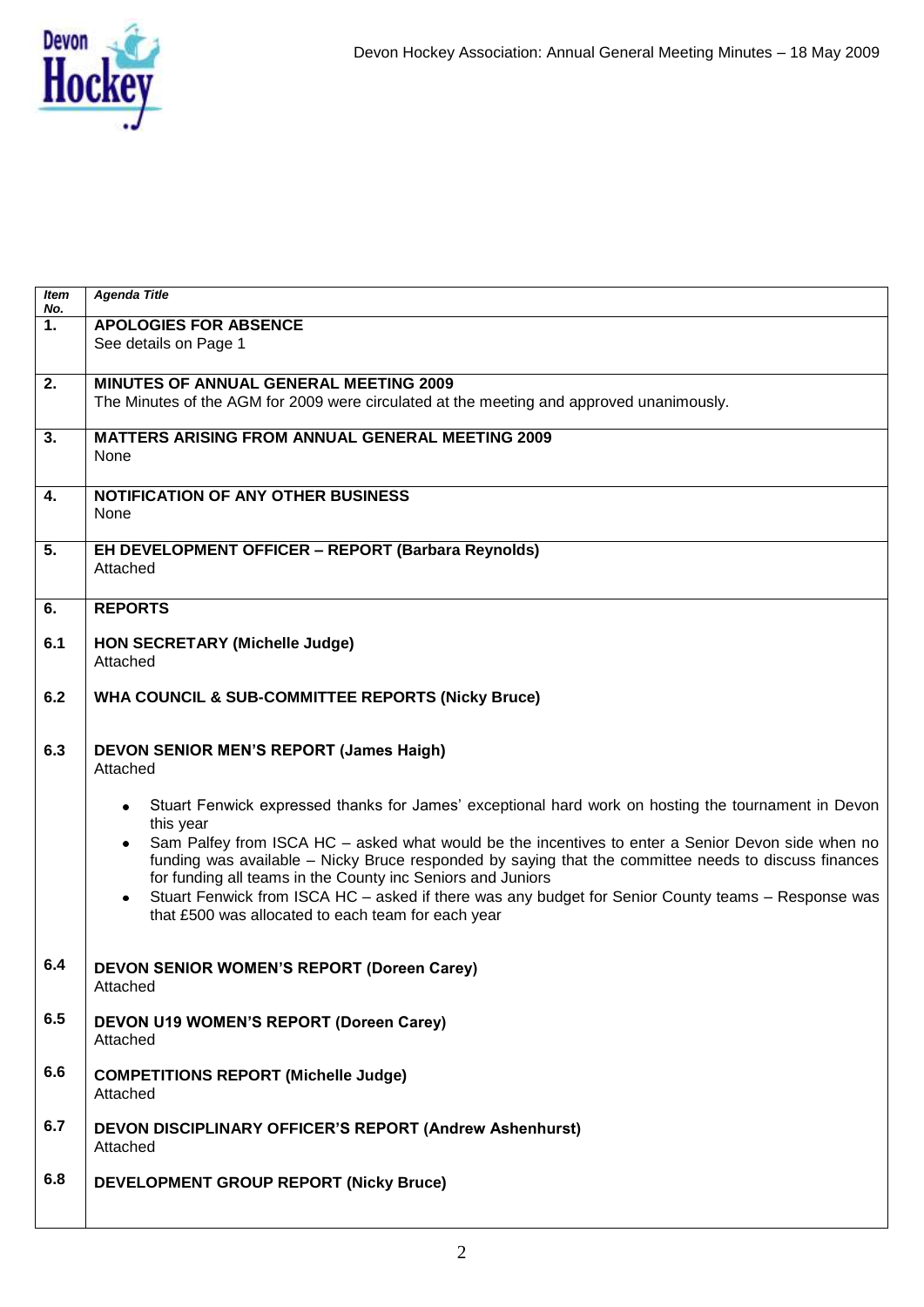

| 6.9  |                | <b>DEVON SCHOOLGIRLS ASSOCIATION REPORT (Rose-Marie Parkin)</b>                                                                                                                                                                                                                                                                                                                                        |                          |
|------|----------------|--------------------------------------------------------------------------------------------------------------------------------------------------------------------------------------------------------------------------------------------------------------------------------------------------------------------------------------------------------------------------------------------------------|--------------------------|
| 6.10 | Attached       | <b>MENS HOCKEY LEAGUE REPORT (Andrew Ashenhurst)</b>                                                                                                                                                                                                                                                                                                                                                   |                          |
| 6.11 | Attached       | DEVON UMPIRES ASSOCIATIONS REPORT (Paddy Porter)                                                                                                                                                                                                                                                                                                                                                       |                          |
| 7.   |                | <b>STATEMENT OF ACCOUNTS (Mary Kennedy)</b><br>No creditor information provided - account need to be submitted again and circulated to clubs for approval                                                                                                                                                                                                                                              |                          |
| 8.0  |                | ADOPTION OF REPORTS AND ACCOUNTS (incl. setting of affiliation fees)                                                                                                                                                                                                                                                                                                                                   |                          |
| 8.1  |                | <b>Adoption of Presented Reports</b><br>Reports to be provided and adopted at a later date, to use 1 <sup>st</sup> August 08 as a start date.                                                                                                                                                                                                                                                          |                          |
| 8.2  | September.     | <b>Adoption of Accounts</b><br>It was proposed by Andrew Ashenhurst and seconded by Sam Tallowin that the accounts should be adopted in                                                                                                                                                                                                                                                                |                          |
| 8.3  | No change      | Setting of Affiliation Fees for Season 2009/10                                                                                                                                                                                                                                                                                                                                                         |                          |
|      | ٠<br>$\bullet$ | Question from OPM HC – why aren't affiliations increasing? It was felt that with the increase in other<br>affiliations DHA would remain unchanged<br>John Brett N Devon HC - Why can't the West provide money to assist with tournament? West hockey will<br>not fund any counties<br>After some debate it was agreed that a sum would go towards the men's senior trip to the finals in<br>Sheffield. |                          |
| 8.4  |                | <b>Appointment of Auditor</b><br>Proposed Alex Walmsley                                                                                                                                                                                                                                                                                                                                                |                          |
| 9.0  |                | <b>ELECTIONS OF OFFICERS &amp; REPRESENTATIVES FOR DEVON HOCKEY ASSOCIATION</b>                                                                                                                                                                                                                                                                                                                        |                          |
|      |                | <b>Position</b>                                                                                                                                                                                                                                                                                                                                                                                        | <b>Elected</b>           |
|      | 9.1            | President                                                                                                                                                                                                                                                                                                                                                                                              | Nicky Bruce              |
|      | 9.2            | Vice President (WHA Council rep)                                                                                                                                                                                                                                                                                                                                                                       | Unfilled                 |
|      | 9.3            | <b>Honorary Secretary</b>                                                                                                                                                                                                                                                                                                                                                                              | Michelle Judge           |
|      | 9.4            | <b>Honorary Treasurer</b>                                                                                                                                                                                                                                                                                                                                                                              | Mary Kennedy             |
|      | 9.5            | County Disciplinary administrator                                                                                                                                                                                                                                                                                                                                                                      | Sam Tallowin             |
|      | 9.6            | Devon Deputy County Disciplinary Administrator<br>(non committee post)                                                                                                                                                                                                                                                                                                                                 | <b>Andrew Ashenhurst</b> |
|      | 9.7            | <b>Welfare Officer</b>                                                                                                                                                                                                                                                                                                                                                                                 | Unfilled                 |
|      | 9.8            | Men's Senior Team representative                                                                                                                                                                                                                                                                                                                                                                       | James Haigh              |
|      | 9.9            | Women's Senior Team representative                                                                                                                                                                                                                                                                                                                                                                     | Doreen Carey             |
|      | 9.10           | Men's League committee rep                                                                                                                                                                                                                                                                                                                                                                             | <b>Andrew Ashenhurst</b> |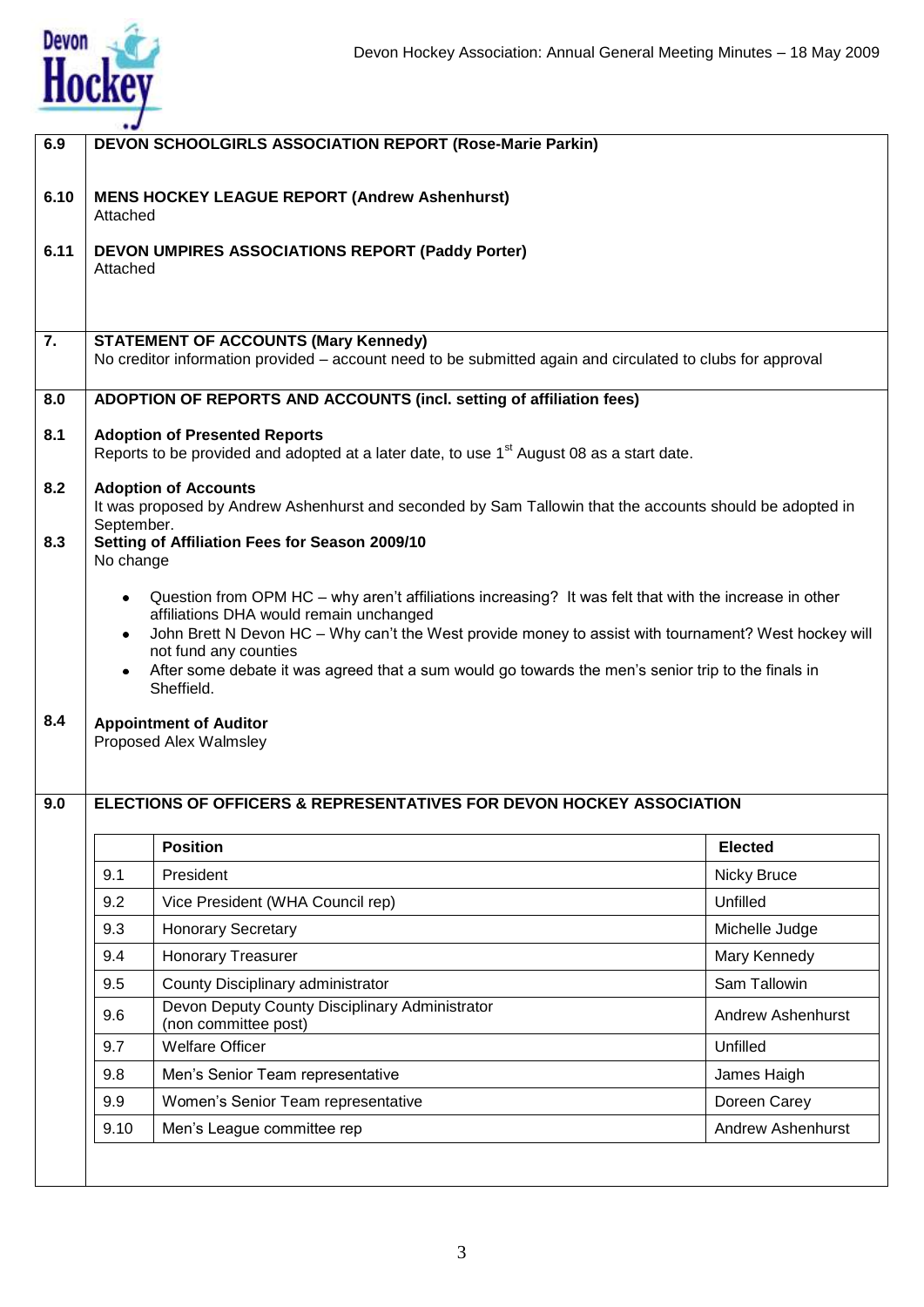| 10.0 | NOMINATIONS FOR WORKING MEMBERS OF WEST HOCKEY ASSOCIATION for 2009/10                                  |
|------|---------------------------------------------------------------------------------------------------------|
|      |                                                                                                         |
|      |                                                                                                         |
|      | To be nominated from the committee.                                                                     |
|      |                                                                                                         |
|      |                                                                                                         |
|      |                                                                                                         |
|      |                                                                                                         |
| 11.0 | ANY OTHER BUSINESS (previously notified under agenda item 4)                                            |
|      |                                                                                                         |
|      |                                                                                                         |
|      | Presentation of The "Treece Rose Bowl"                                                                  |
|      | The Committee awarded the trophy to Rose Marie Parkin for her continual hard work with the Devon School |
|      | Girls.                                                                                                  |
|      |                                                                                                         |
|      |                                                                                                         |
|      |                                                                                                         |
|      |                                                                                                         |
| 12.0 | <b>PRESIDENT'S ADDRESS (Nicky Bruce)</b>                                                                |
|      |                                                                                                         |
|      |                                                                                                         |
|      |                                                                                                         |
|      |                                                                                                         |
|      |                                                                                                         |

The above are an accurate summary of the Devon Hockey Association 7th Annual General Meeting held on 18 May 2009 at the Dolphin Inn, Bovey Tracey.

Name: Nicky Bruce **Position: DHA President** 

| Signed: | Date: |
|---------|-------|
|         |       |

[Copies of appendices and written reports, where available, are stored with original copy of these minutes]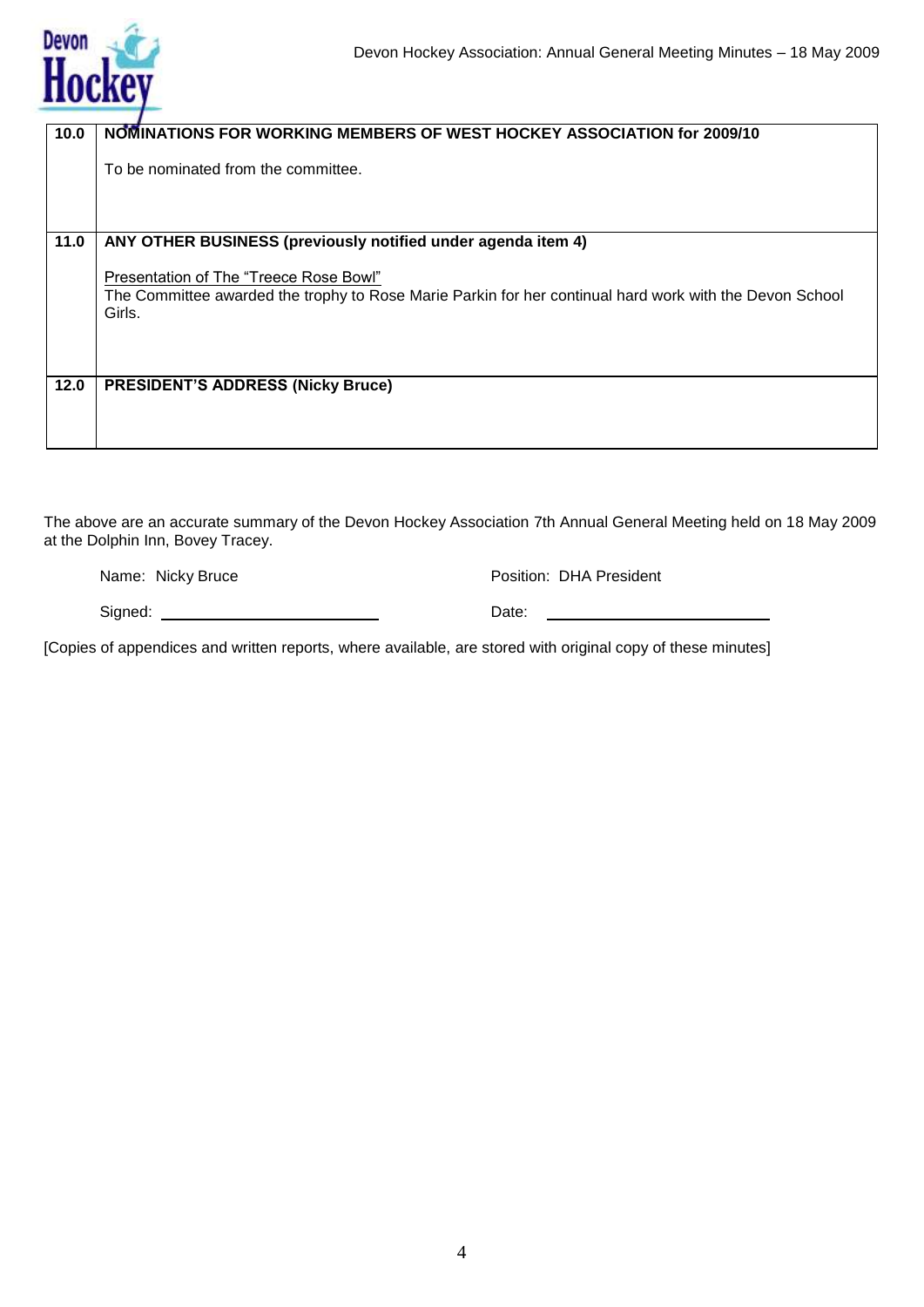





# **ENGLAND HOCKEY - WEST**

#### DEVON HOCKEY ASSOCIATION 2009 AGM REPORT

With the introduction of the England Hockey Single System Devon saw its fair share of teething problems last season. The County whole heartedly supported the pilot phase of the implementation process, setting up Junior Development Centres and Junior Academy Centres in three age groups for both boys and girls in four different areas - a total of 26 centres. It has been a steep learning curve and my thanks must go to the committee and all the coaches for their hard work and perseverance, in what has proved to be a challenging season. I would like to especially thank Nicky Bruce and Sharan Eve for all their support and dedication in ensuring the player pathway in Devon.

#### Devon County Plan - Single System

There have been several meetings across the season planning the implementation of the Single System in Devon. The Devon County Development Plan was submitted to England Hockey on the 31 December 2008 following the review of the previous plan. It was agreed to set the 2009 County Plan to run until 30 September 2009, to ensure that all future plans would coincide with the current season. The key element for next season will be greater collaborative working between the associations and working groups in their delivery of the Single System and the County Plan.

#### Club Development

A successful year for club accreditation in Devon with 6 clubs achieving Clubs First status; Exe HC, Tiverton White Eagles LHC, Ashmoor HC, EVCH HC, Okehampton MHC and Okehampton LHC. Congratulations to all! Accredited clubs can make a formal EH Club School Link with their local School Sports Partnership – all of the

above clubs went on to agree a Club School Link, making a total of 12 CSL"s across Devon.

#### **Courses**

Over the last season there have been three Level 1 Coaching Courses organised across Devon at Exeter, Plymouth and Tiverton, resulting in a total of 72 newly qualified Level 1 Assistant Coaches in the County. There are 14 candidates from Devon on the 2009 West Level 2 VRQ Coach Award Courses.

There have been two Hockey Leadership Courses run across the county, organised by clubs and schools.

We have run two Coaching for Teachers courses across the County. The new primary game Quicksticks was launched in September 2008 and to date we have run 5 Introduction to Quicksticks Courses with more courses in the pipeline.

Time to Listen Workshops are in the process of being organised for Club Welfare Officers across Devon, we are planning two courses one in Plymouth (TBC) and one in Exeter (8 July at Exeter University).

If you require any further information on any of the above then please do not hesitate to contact me.

*Barbara Reynolds EH Development Officer 18 May 2009*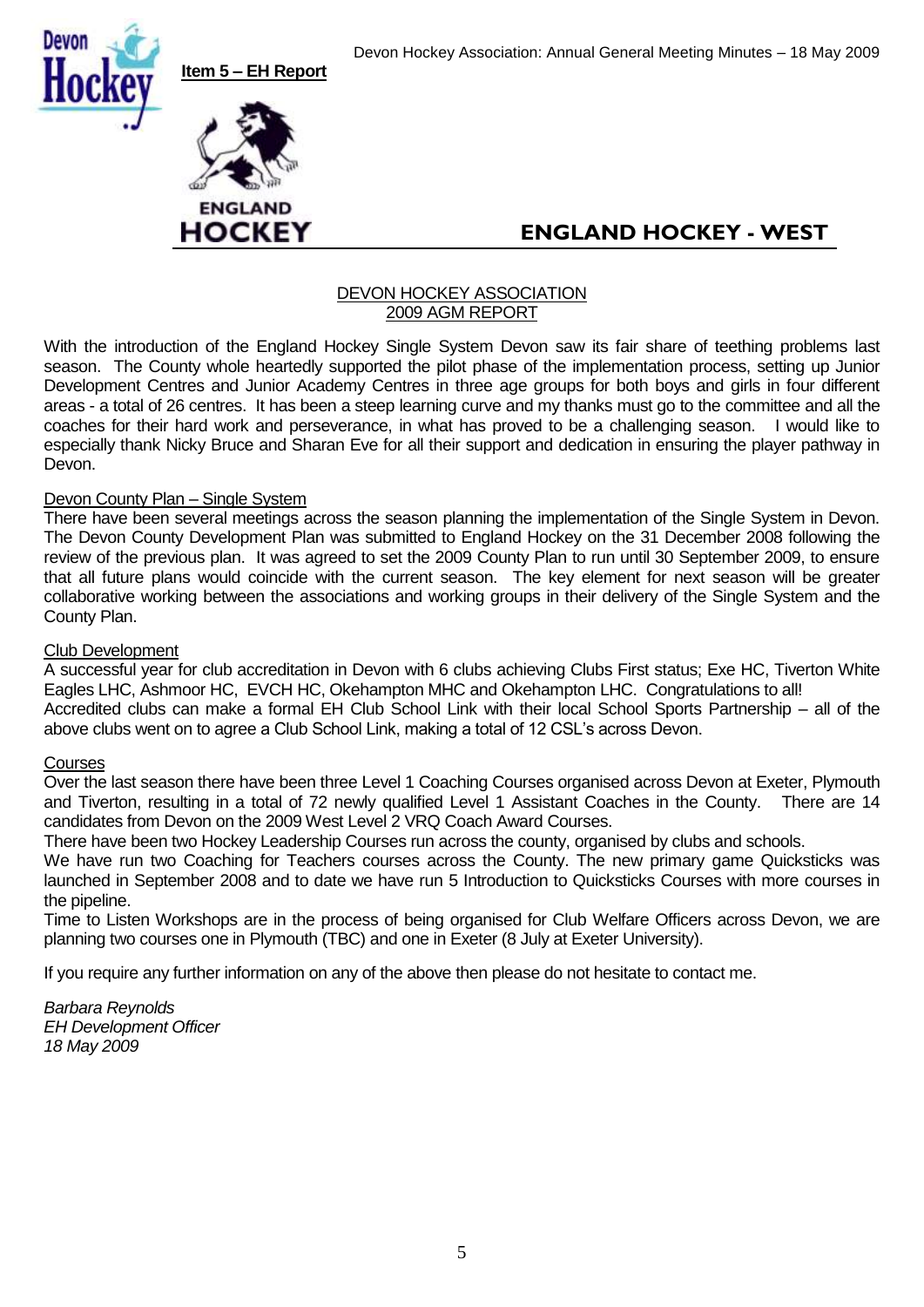

#### **6.1 Hon Secretary's Report**

- It has been a difficult year for Devon Hockey and a very challenging one for the committee. With new initiatives for the committee to take on, we knew it was going to be a tough few months, but I believe with many lessons learnt we can only improve and make huge strides forward.
- The role of the secretary is never an easy one, but with your help my role can made smoother. The Devon Website is constantly in use, with reports and news items being added regularly. Please check that your club information is correct and that you have listed contacts for all roles within your club.
- A few merges and name changes to bring to your attention, ISCA Dragons merging with ISCA Hockey club and  $\bullet$ to be now known as ISCA Hockey club, Paignton Ladies Hockey Club change of name to Torbay Ladies Hockey Club, Bridport Hawks Hockey Club change of name to West Dorset Hockey Club. These name changes and merger will be brought up at the next West Council Meeting in July.
- With the forthcoming rule changes for new season, it is never been more important that your club is represented at the Devon Umpires AGM on Friday 22<sup>nd</sup> May. David Lane will be giving an overview of the new self pass rule, so please do not be in the dark in September.
- As you know part of my role is the organise the cup competitions within Devon, with 51 teams taking part and a new Mens Vets Cup Competition it was going to be eventful. There were still some clubs not arranging fixtures in time and therefore causing problems with umpires being appointed, hopefully though with the new rule of providing 21 days notice should eliminate this problem. The finals day was again a great success, with victory to ISCA Mens in the Mens Vets Competition, ECVH in the Mens Cup, Ashmoor in the Mens Trophy, for the first time in over 10 years a different name appears as winners as the Women"s Cup, Teignmouth Ladies, and for Kingsbridge and Salcombe won the Women"s Trophy. I only hope that this competition grows next with more clubs and teams entering.
- The Ladies Vets Competition sadly only saw 4 teams in the tournament, and perhaps it is time to rethink the rules of the county round of this competition, even though only fully paid up club members may represent teams in the regional finals, perhaps we should think how we run the Devon round to encourage more teams to enter. The tournament winners were Exe, but even though only 4 teams competed, it was still a good day of hockey enjoyed by all.
- I also took on 2 new events this year, one was the School Boys National Cup Competition and the other was the Junior League.
- The School Boys Cup had 3 age categories, U14, U16 and U18. Only 12 schools were represented in the Cup, but I have already had 2 more schools expressing an interest in entering next season. All matches prior to the finals were arranged by schools with dates and results compiled by myself and available on the Devon Website. The finals were all held on a rainy day in January at Exeter University. The U14 final was between South Dartmoor and Exeter School, with South Dartmoor winning a closely contended match 3-2, the U16 final was between South Dartmoor and Uffculme, again seeing South Dartmoor the winners 5-2, the U18 final was between Torquay Boys Grammar and South Dartmoor, this match went South Dartmoor"s way with them finishing 2-1 winners. The boys were fortunate enough to have the Pendants presented by Tom Woods and Ollie Deasey of from the England U21 team. So South Dartmoor went on the represent Devon in the West Round of the School Boys Cup. I enjoyed running this competition and hope to continue next season.
- The Junior League was an experience of a different sort for me, with teams pulling out at the last minute and pitches being unavailable or locked on the day, I knew this was only going to be an uphill battle for me. I persevered and with some excellent help from the clubs taking part, we managed to continue to the end. I can safely say without the help of Steve Dinny, Colin Wood, Jackie Shute, Jackie Daw and various others, I could have easily thrown in the towel, your help has been immeasurable. Sharan Eve also helped me sort out pitches in January and for this I am very grateful. I made many mistakes with the league this year, and I am not looking for any absolution, but I truly believe that lessons have been learnt and we can move forward to what can only be a seamless league next year. Unfortunately one of my lessons was to rely on clubs for league results, but only a few ever sent them in, and with me not being able to chase them up, I can only apologies that I do not have full league winners. With this being said, I can propose that next seasons leagues, results for the U16 and U14s will be held within Fixtures Live, with this facility each club can enter the result and the scorers so we can have an up to date league at the press of a button. However the U12 and U10s will be run as festivals with the emphasis on taking part and not having an overall winner, but hopefully have medals for all taking part. Our goal is to get more children taking part and developing skills.

*Michelle Judge Devon County Hon Secretary*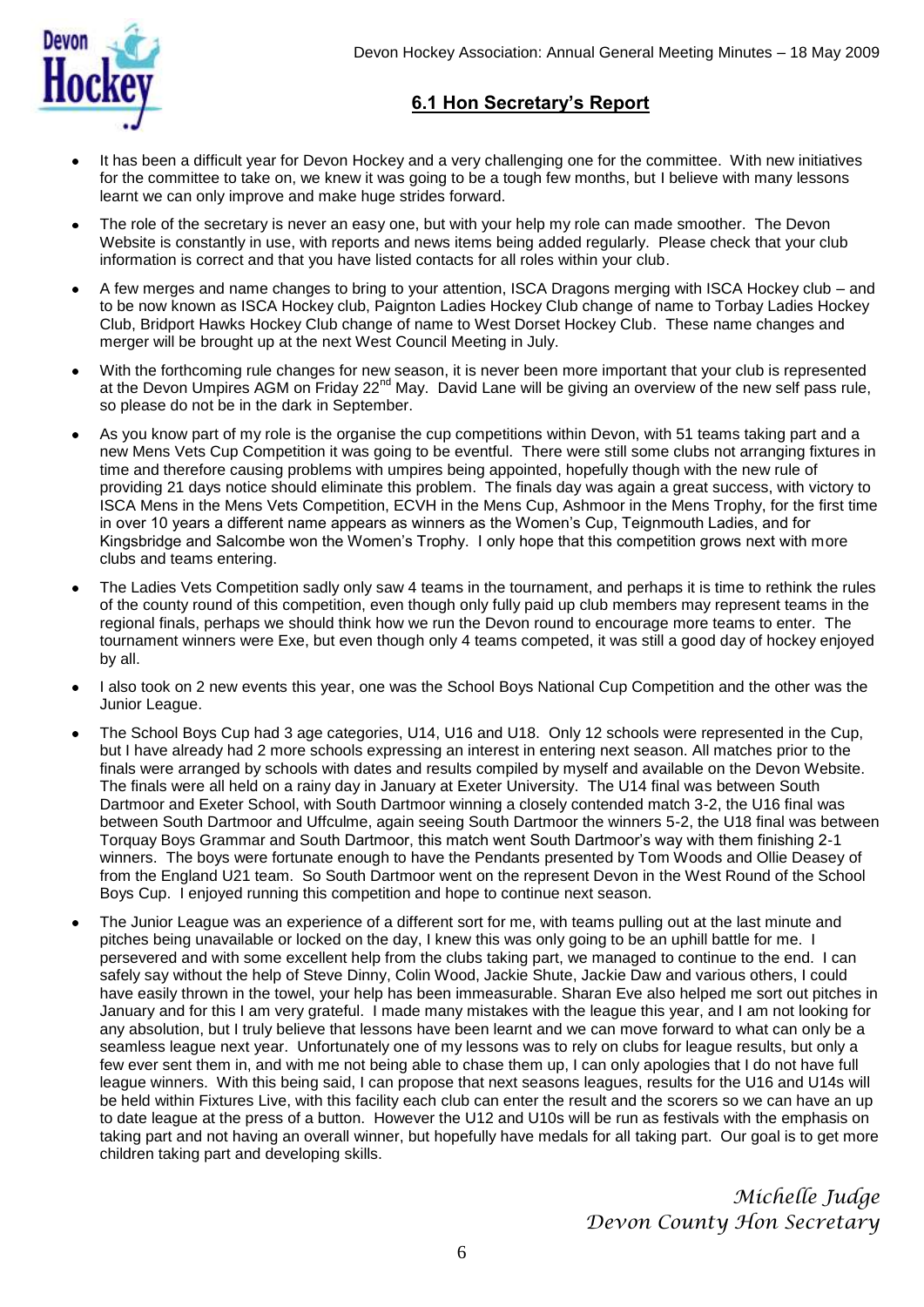



# **6.3 Men's Senior County Report**

#### Men's County Hockey Championship 2009

Pool Five of the Men's County Hockey Championships was held at St Luke's High School on the 9<sup>th</sup> and 10<sup>th</sup> of May. From the very opening game, hosting side Devon showed they meant business. With a resounding win of 4-nil over neighbouring Cornwall, it was clear that the Devon men were at ease playing alongside one another. Sunday's games proved just as successful as Devon beat Herefordshire 6-1, and the RAF 4-2, resulting in Devon comfortably winning the tournament. The superb organisation of the side was reflected on the pitch, and Devon can confidently travel to Sheffield for the finals on the 30<sup>th</sup> May.

#### **RESULTS**

| $1^{ST}$        | ×.                           | <b>DEVON</b>               |         |
|-----------------|------------------------------|----------------------------|---------|
| $2^{ND}$        | Ñ.                           | RAF                        |         |
| 3 <sup>RD</sup> | 15                           | <b>HEREFORDSHIRE</b>       |         |
| $4^{TH}$        | $\overline{\phantom{a}}$     | CORNWALL                   |         |
| <b>SCORES</b>   |                              |                            |         |
|                 | Saturday 9 <sup>th</sup> May |                            |         |
|                 |                              | Devon-Cornwall 4-0         |         |
|                 |                              | <b>RAF - Herefordshire</b> | $2 - 2$ |
|                 | Sunday 10 <sup>th</sup> May  |                            |         |
|                 |                              | Devon - Herefordshire 6-1  |         |
|                 | RAF - Cornwall               |                            | $5-4$   |
|                 |                              | Devon-RAF 4-2              |         |
|                 |                              | Cornwall - Herefordshire   | $0 - 1$ |

#### Devon Men's Team 2009

| <b>JONES</b>      | Edward (GK) |
|-------------------|-------------|
| <b>WAITT</b>      | Jason (GK)  |
| <b>BLAIR</b>      | Michael     |
| <b>HAIGH</b>      | Tom         |
| <b>FENWICK</b>    | Simon       |
| <b>HAIGH</b>      | lames       |
| PALFREY           | Sam         |
| <b>MULLEN</b>     | Nick        |
| <b>GOULSTONE</b>  | William     |
| <b>NOBLE</b>      | Brendon     |
| <b>SIMMS</b>      | Craig       |
| BURY              | Dafydd      |
| <b>GRANNELL</b>   | James       |
| <b>ROBBINS</b>    | Martin      |
| <b>STRICKLAND</b> | Mike        |
| <b>DEASY</b>      | Oliver      |
| ERIKSSON          | Henry       |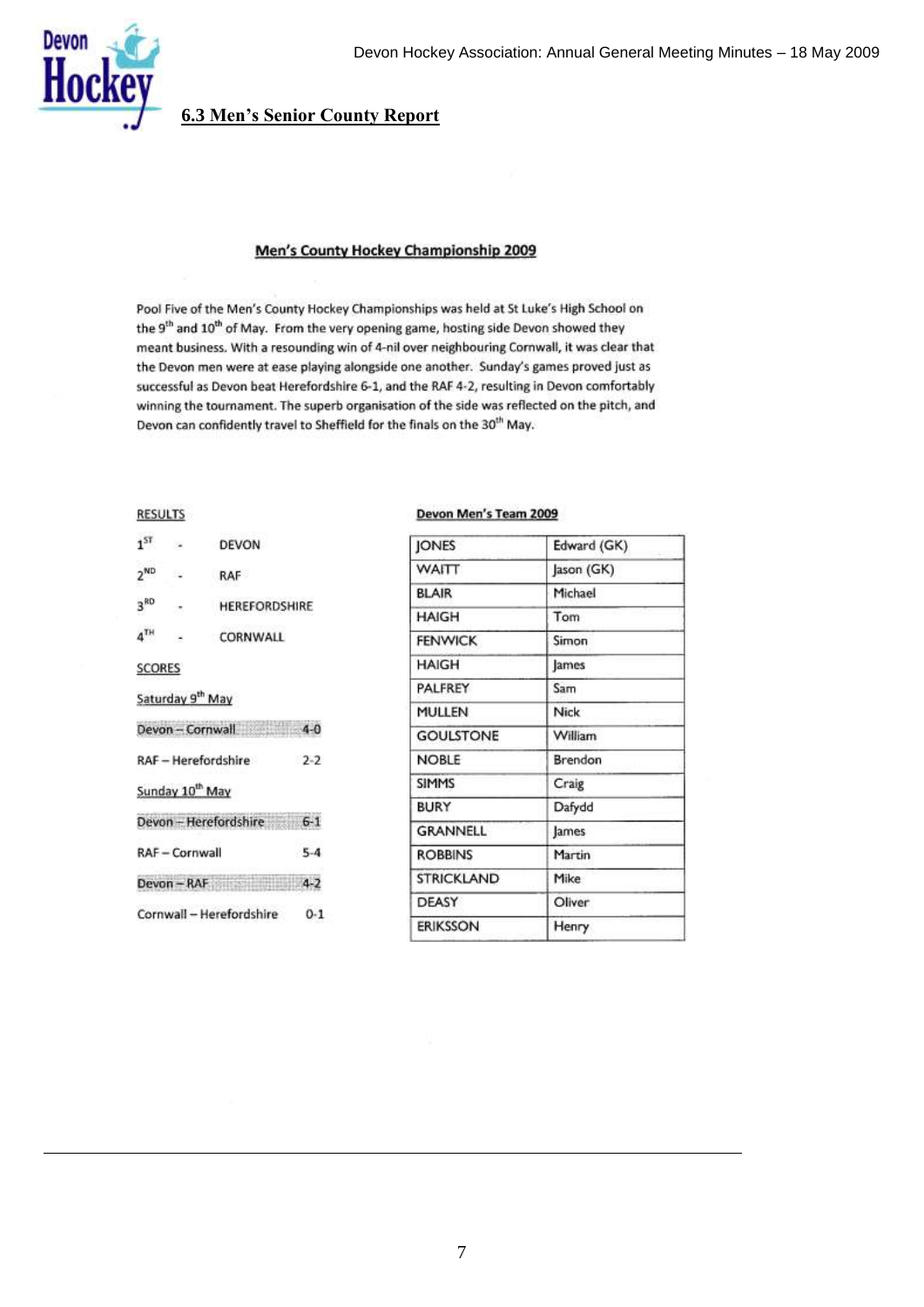

#### **6.4 Women's Senior County and 6.5 U19 Report**

#### Match Secretary's Report

#### U.19 XI Squad

The U.19 XI Squad was selected in November after one trials and training session. and travelled to St. Mary's School in Shaftesbury to play in the U.19 X1 Tournament on 23 November. The Squad started well with a win against Gloucester, but then drew against Somerset and lost against Dorset. The girls all enjoyed their day even though it was extremely cold.

The members of the Squad were:-

| Vicky Evans                                                                     | Plymouth Marjons                                                            | Celia Haves                                                                       | Mannamead                 |
|---------------------------------------------------------------------------------|-----------------------------------------------------------------------------|-----------------------------------------------------------------------------------|---------------------------|
| Jo Kidner                                                                       | White Eagles                                                                | Charlotte Lewis                                                                   | Ottery Grickets Exe       |
| Lauren Anning<br>Giselle Ansley<br>Lucy Gilbard<br>Sophie Green<br>Chloe Harvey | Plymouth Marjons<br>Plymouth Marions<br>Paignton<br>Paignton<br>Kingsbridge | Sirrocco Lewis<br>Rosy Partridge<br>Rosy Stephens<br>Jane Rochelle (C) Teignmouth | Exe<br>Teignmouth<br>Dart |

#### Senior 1st XI Squad

The 1st X1 Squad was selected after a trials/training session in April, followed by a match against an Exe Men's team which the men won.

The Preliminary Round of the B Division of the County Championships was held on 9 and 10 May in Stourport in Worcestershire. The other teams were Combined Services, Northamptonshire and Worcestershire. Devon played Combined Services on the Saturday and Combined Services managed to score a goal but Devon were unable to reply despite many opportunities. On the Sunday, against Northampton, Devon played a better game and scored 5 goals with 2 being scored against us. Devon were also the stronger team against Worcester and won by 2 goals to nil. In the remaining matches, Combined Services, surprisingly, were held to a draw by Northampton and then won against Worcester.

The results of these matches meant that Combined Services topped the table with 7 points and Devon were a close second with 6 points. Both teams now progress to the B Division Finals Day on Saturday 30 May to be played at Haslemere Hockey Club in Surrey. Devon's first match is against Shropshire and the second match will be against Combined Services or Lancashire.

The members of the Squad were:

| Exe                        |
|----------------------------|
| Hazel Tranchant Teignmouth |
| Exe                        |
| Teignmouth                 |
| $Exe$ $(C)$                |
| Exe (VC)                   |
| Exe                        |
| Teignmouth                 |
|                            |

Kate Rochelle Angie Slade Mary Douglas Kate Drysdale Emma Pike Jess Webb Claire Thomas Celia Hayes

Teignmouth Exe Exe Exe Exe Dundee Wanderers Exe Mannamead

My thanks go to Mary Kennedy (our only Selector), the Umpires (mainly Sam) and to all the players for their commitment to the Teams.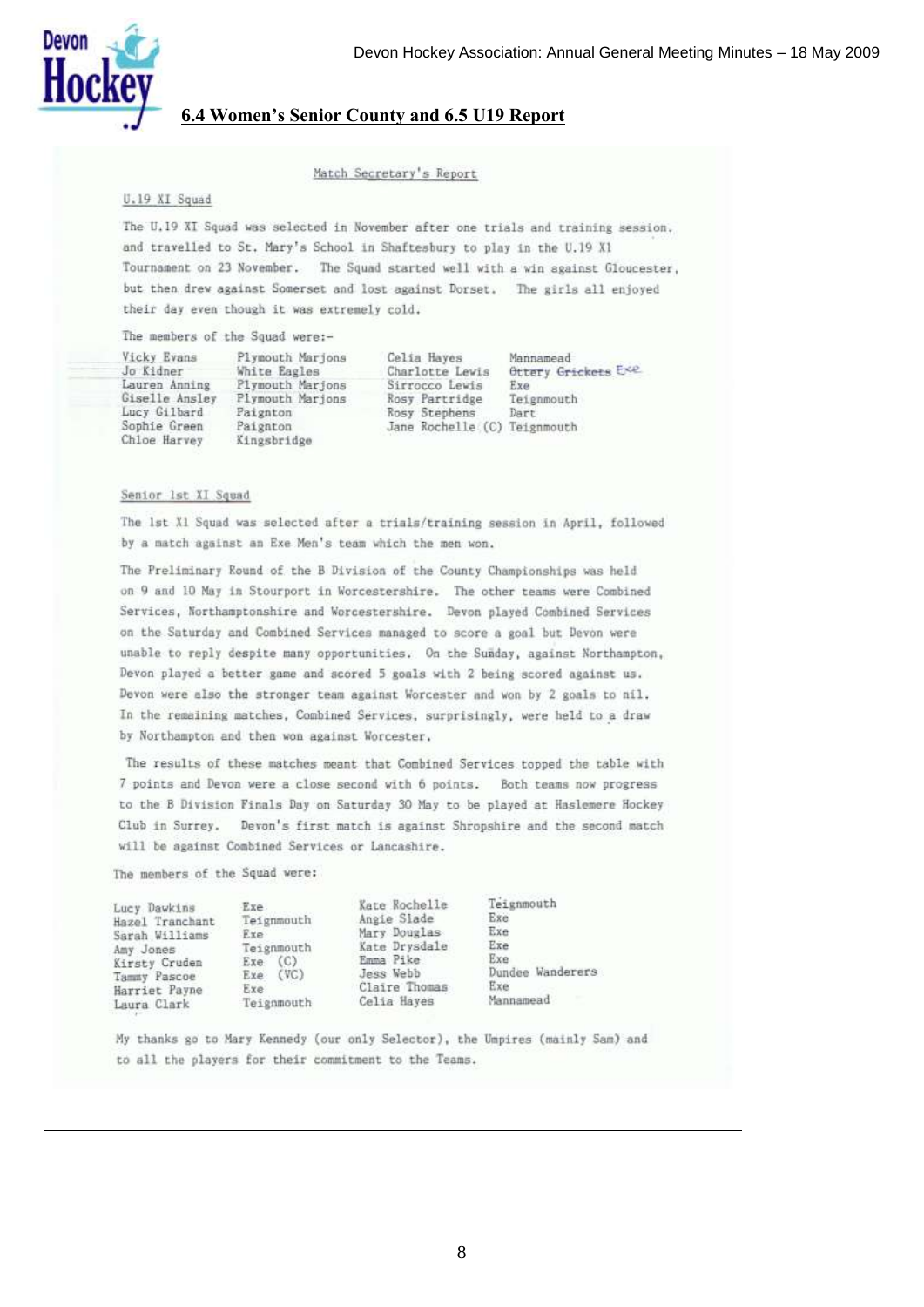

## **6.7 County Discipline Administrators' Report**

- There has been a modest reduction in the number of discipline offences during the past season, it is pleasing to see there have been none during the last two months of the league season.
- 10 offences, this season, compares with 15 offences last season and 11 for the season before. I know Devon is a one of the larger counties in the country in terms of hockey clubs but I still feel there is scope for a further reduction in the number of offences. In the ten years the EH code of discipline has been in place the number of red cards has risen from between 1 to 4 a season for the first few seasons to the present level. A large number of the offences are for inappropriate verbal comments by players towards umpires and I would urge all clubs would reiterate to all their players that umpires deserve to be treated with respect before during and after the game. Most hockey played during the season nowadays is competitive hockey and it does seem that the result of this is a less tolerant attitude towards other players and umpires by some hockey individuals. I do truly hope that the trend in the slight reduction of offences seen this season will increase further for next season.
- I am steeping down as County Discipline Administrator after 12 seasons in post. I am willing to continue in the post of Deputy CDA for a further twelve months to help with a smooth transition. I would like to place on record my thanks thank to my deputy Sam Tallowin with whom I have many conversations during the season as we deal with each offence on an individual basis. Sam willing gives of his time especially as the code now gives opportunity for clubs to give written submissions which we carefully review before a final penalty is imposed. My thanks also to all club CDOs for their help in administrating the Code of Discipline, in some cases contacting me with information about the offence before the umpire's report form has even been received.

| Date of<br>offence | Gender of<br>offender | Offence - Category                           | Penalty imposed |
|--------------------|-----------------------|----------------------------------------------|-----------------|
| 11/10/08           | Male                  | $RED - B$<br>Second offence within 12 months | 60              |
| 12/10/08           | Male                  | RED - A                                      | 16              |
| 01/11/08           | Male                  | $MMO - A$                                    | 16              |
| 08/11/08           | Male                  | $RED - A$                                    | 16              |
| 15/11/08           | Male                  | $RED - B$                                    | 30              |
| 15/11/08           | Male                  | $RED - B$                                    | 30              |
| 22/11/08           | Male                  | $RED - A$                                    | 16              |
| 29/11/08           | Male                  | $RED - A$                                    | 30              |
| 24/01/09           | Male                  | $RED - B$                                    | 60              |
| 25/01/09           | Male                  | RED - A                                      | 16              |

Summary of offences for 2008-09: -

*Andrew Ashenhurst Devon County Discipline Administrator*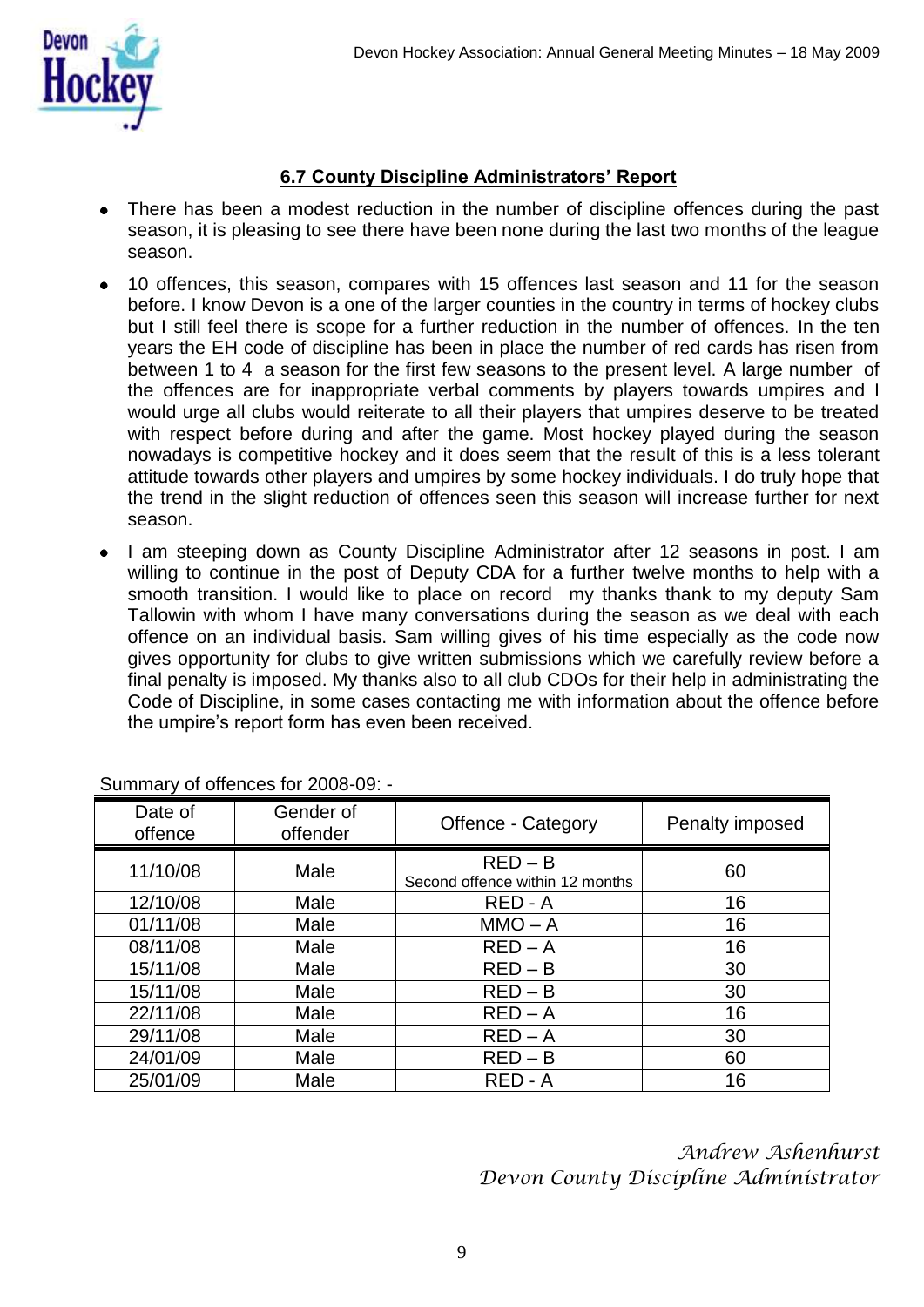

# **6.8 Devon Junior Development Report**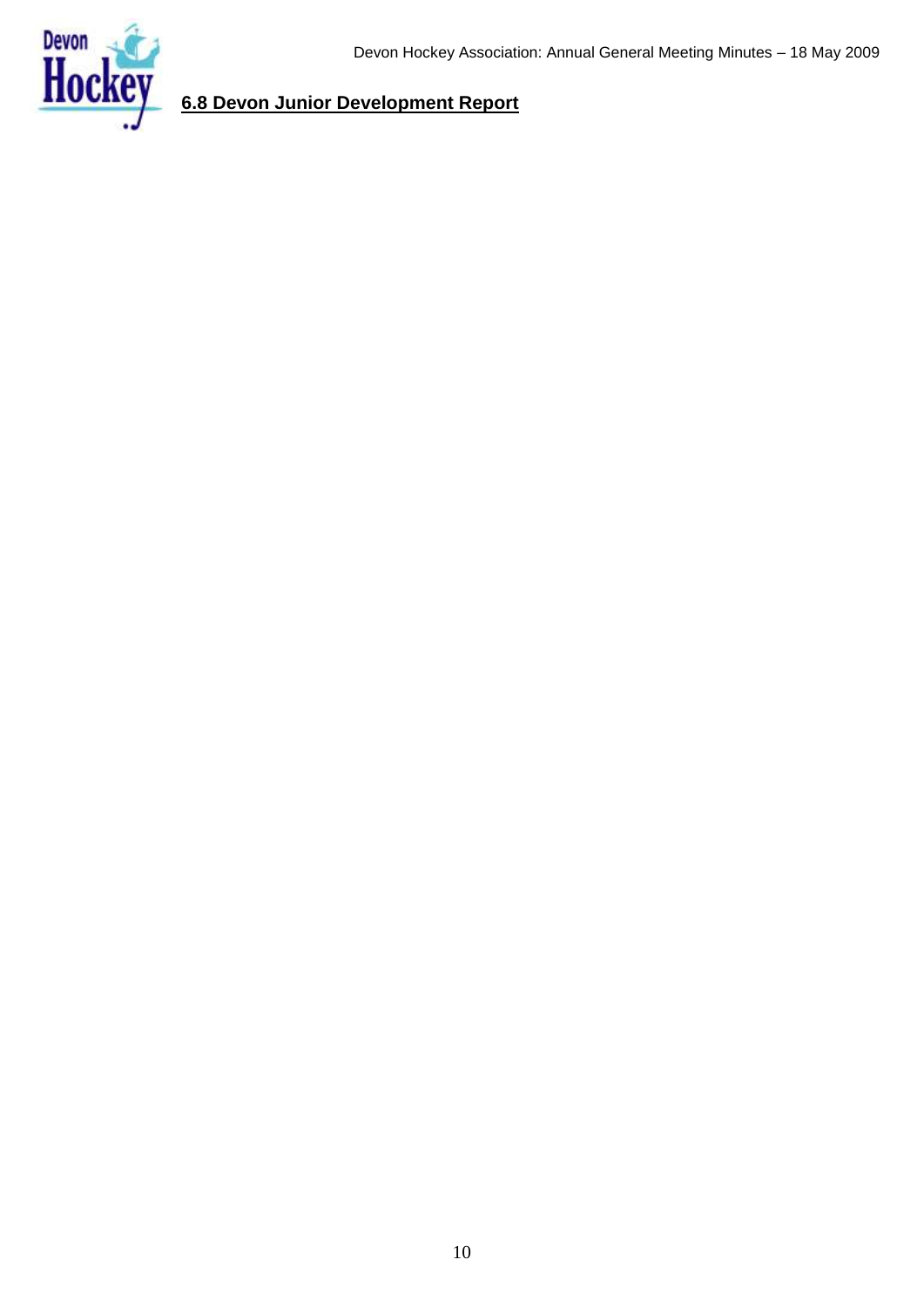

# **6.9 Devon School Girls Report**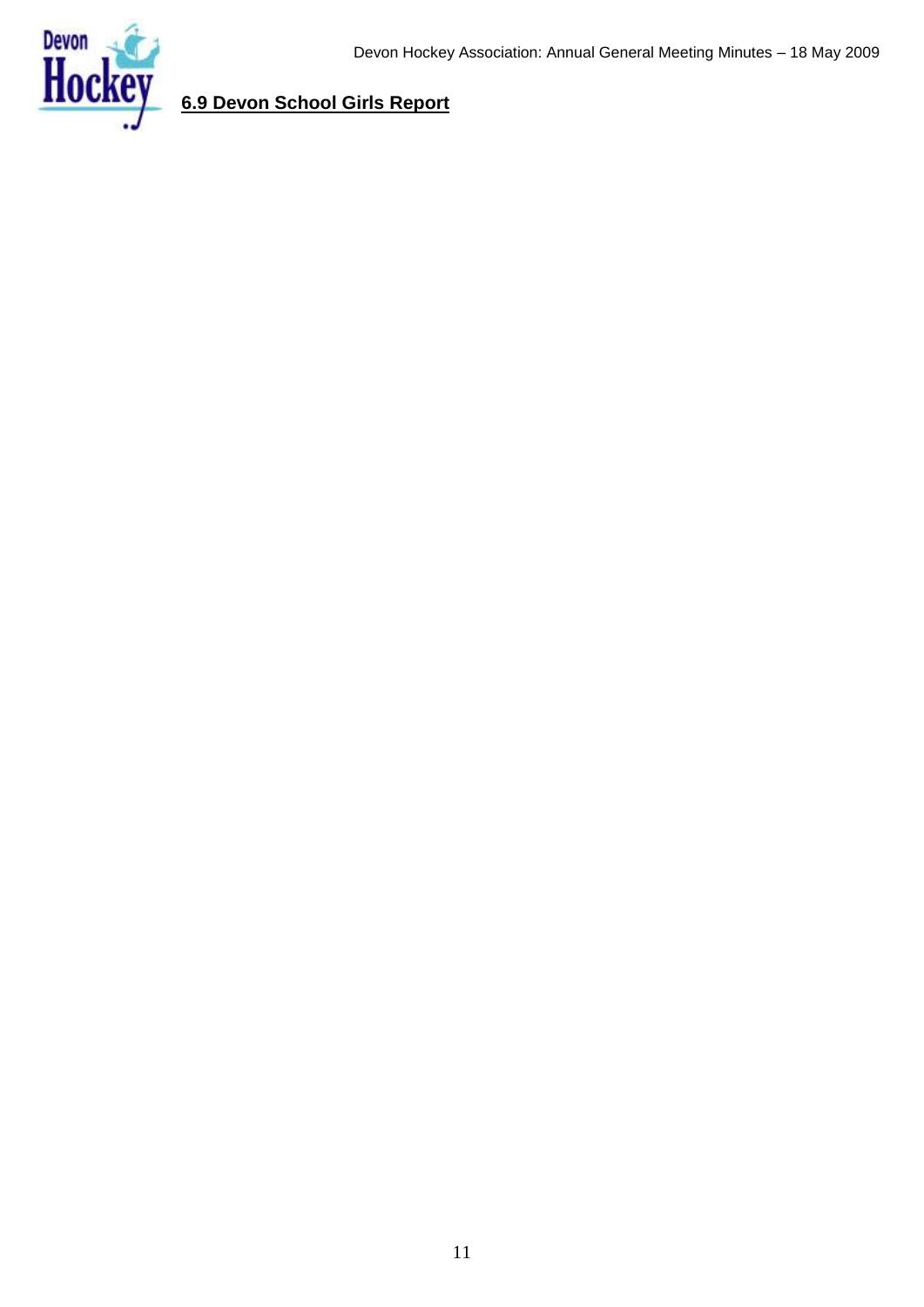

# **6.10 West of England & South Wales Men's League Report**

- The league is delighted that N4 Financial solutions is to continue with its sponsorship of the Men"s league for the coming season.
- This season has seen the full introduction of a more comprehensive league website, overseen by Andy Harvey, and it is hoped to add a financial capacity to allow subs and fines to be settled using the website.
- I have attended five Men's league committee meetings this past season, as Devon league rep. Devon is also well served by having Andy Harvey as elected South area secretary and league results and website coordinator, and thanks are due to him for all his hard work during the season.

|  | Successful Devon league sides for season 2008/09 were |  |  |  |  |  |
|--|-------------------------------------------------------|--|--|--|--|--|
|--|-------------------------------------------------------|--|--|--|--|--|

| Premier 1             | Plymouth Marjon - Promoted to EH conference West for 2009/2010 |
|-----------------------|----------------------------------------------------------------|
| Premier 3             | <b>ECV Hornets</b>                                             |
| South 1               | <b>PGSOB</b>                                                   |
| South 2               | Ashmoor                                                        |
| South East 1          | <b>Exeter University E</b>                                     |
| South West District 1 | Dart A                                                         |

- Points from recent South Area meeting on April 20th.
	- o Elected South league area secretary Andy Harvey and assistant Phil Morrish
	- o Committee asked to re-consider the level of fines for occasional non-fulfilment of fixtures by sides in the district divisions and the arrangements regarding re-arranging these fixtures.
	- o League placings for next season will be finalised once all EH play-offs have finished and new team applications have been reviewed.
- I am willing to stand for election as Devon WOESW men"s league rep for 2009/10

*Andrew Ashenhurst Devon WOESW Men's League Rep*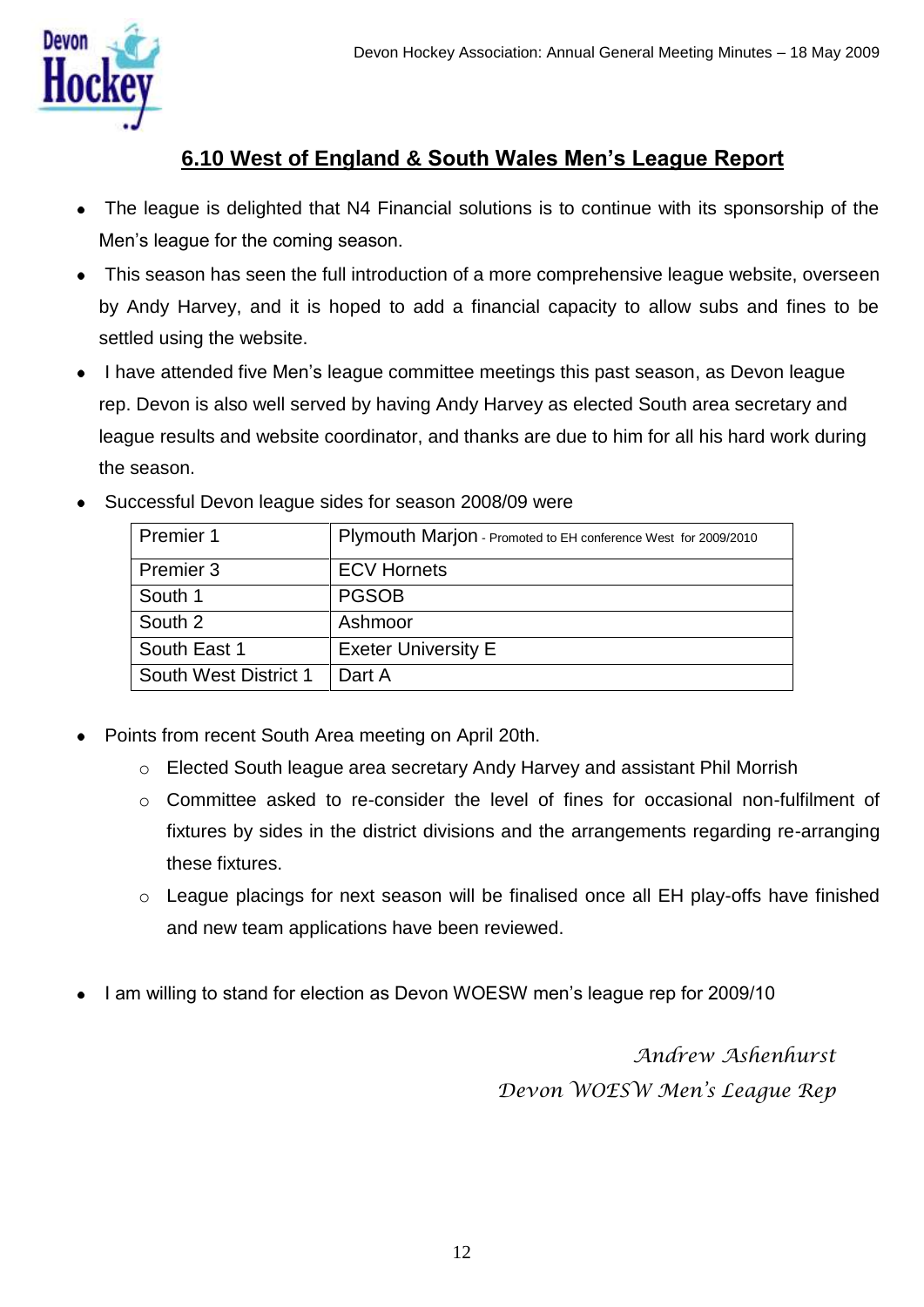

### **6.11 Devon Umpires Associations Report**



DHA AGM 2008/2009

# DHUA President"s Report

Reinvigorating Devon Umpiring (RDU) has been going for 4 years and DHUA is still striving to improve umpiring at all levels within Devon.

To continue the progress made thus far and to further aid umpire development, DHUA applied for an Awards for All Lottery Grant and were awarded over £8,000. Discounts of up to 50% were offered to clubs within Devon towards Umpire Award Courses. Whilst DHUA hoped that Clubs would welcome this financial support, the take up was sporadic and disappointing. The subsidies were offered in conjunction with a new initiative entitled Club Agreements. Those clubs who signed up as 'A' Clubs would get the biggest subsidy in return for helping DHUA provide Coaching and Umpire Support. To date the only clubs who have become "A" Clubs are Chard, Dart, Dawlish (Men), Dawlish (Women), ECV Hornets, Okehampton (Men), Okehampton Columbines (Women), Old Plymothian and Mannamedian (Men), Ottery Crickets, Plymouth Marjon, Plympton Grammar School Old Boys (Men), Torbay (Men), University of Exeter (Men).

DHUA have had continued success in the Summer Leagues in Coaching and Assessing Level 1 Candidates. In Plymouth, where DHUA appoint to all fixtures, DHUA has built on previous successes by passing more Candidates last season and this will continue this season. Last season DHUA also introduced this concept to the Exeter Leagues for the first time, but the response of some teams was lukewarm. About half the teams embraced the DHUA initiative with some appointing their own umpires. Subsequently very few Level 1 Candidates passed their Assessment. With the Exeter Summer Leagues about to start the response has improved dramatically and DHUA hope to offer free Coaching support to more Level 1 Candidates and Club Umpires and hence improve the skills and confidence of umpires and the number of Level 1 Candidate passes.

DHUA has now set up a Young Umpire Action Group (DYUAG) under Julia Gill and we are working hard to train, pass and support Young Umpires at Foundation, Level 1 and beyond. This has been a great success with some very promising young umpire talent in Devon. However, U18 events must be coordinated with DYUAG at an early stage to allow DYUAG to assist Young Umpires. DHUA will be putting a lot of effort into Young Umpire Development in the future, building on the success in our first year.

One area of major concern is female umpire development. Whilst we know there are some very good female umpires in Devon, DHUA struggle to help